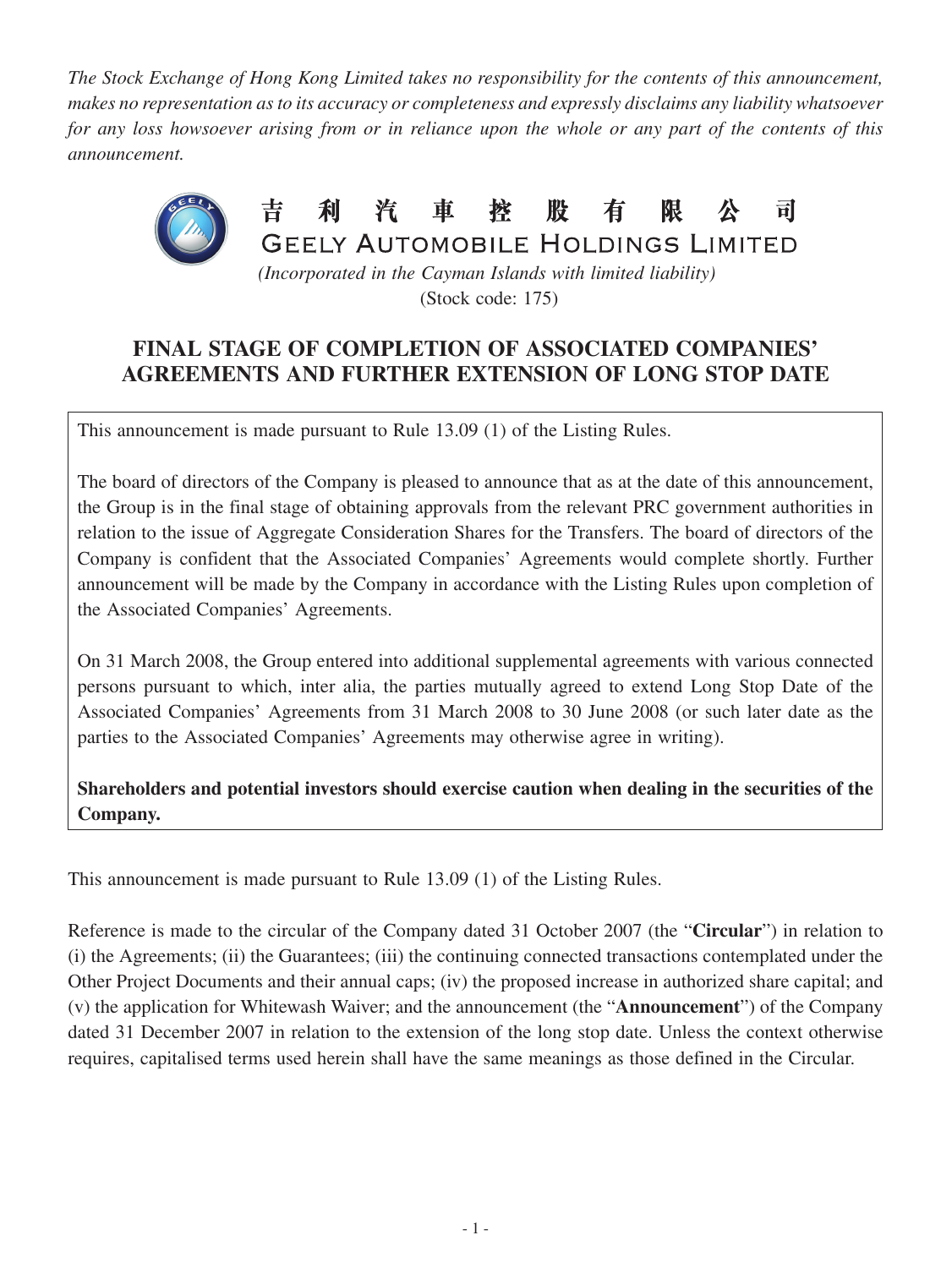## **FINAL STAGE OF COMPLETION OF ASSOCIATED COMPANIES' AGREEMENTS AND FURTHER EXTENSION OF LONG STOP DATE**

As stated in the Circular as supplemented by the Announcement, completion of the Associated Companies' Agreements is conditional upon fulfillment or waiver by the Group of those conditions set out in the paragraph headed "Conditions precedent in general" under the section headed "The Associated Companies' Agreements Dated 13 July 2007" of the Circular by 31 March 2008 (the "**Long Stop Date**") (or by such later date as the parties to the Associated Companies' Agreements may otherwise agree in writing).

Save for conditions (g), (i) & (j), all other conditions precedent referred to in the Circular have not yet been satisfied as at 31 March 2008. On 31 March 2008, the Group entered into additional supplemental agreements with various connected persons pursuant to which, inter alia, the parties mutually agreed to further extend the Long Stop Date of the Associated Companies' Agreements from 31 March 2008 to 30 June 2008 (or such later date as the parties thereto may otherwise agree in writing).

As at the date of this announcement, the Group is in the final stage of obtaining the approvals from the relevant PRC government authorities in relation to the issue of Aggregate Consideration Shares for the Transfers. The board of directors of the Company is confident that the Associated Companies' Agreements would complete shortly. Further announcement will be made by the Company in accordance with the Listing Rules upon completion of the Associated Companies' Agreements.

Save for the above, all other terms and conditions of the Associated Companies' Agreements shall remain unchanged.

As at the date of this announcement, Proper Glory and its concert parties in aggregate hold 2,500,087,000 Shares, representing approximately 48.07% of the issued ordinary share capital of the Company. Upon Completion, Proper Glory and its concert parties will in aggregate hold 3,788,759,000 Shares, representing approximately 58.38% of the issued ordinary share capital of the Company as enlarged by the issue of the Aggregate Consideration Shares.

**Shareholders and potential investors should exercise caution when dealing in the securities of the Company.**

> By order of the Board of **Geely Automobile Holdings Limited David C.Y. Cheung** *Company Secretary*

Hong Kong, 31 March 2008